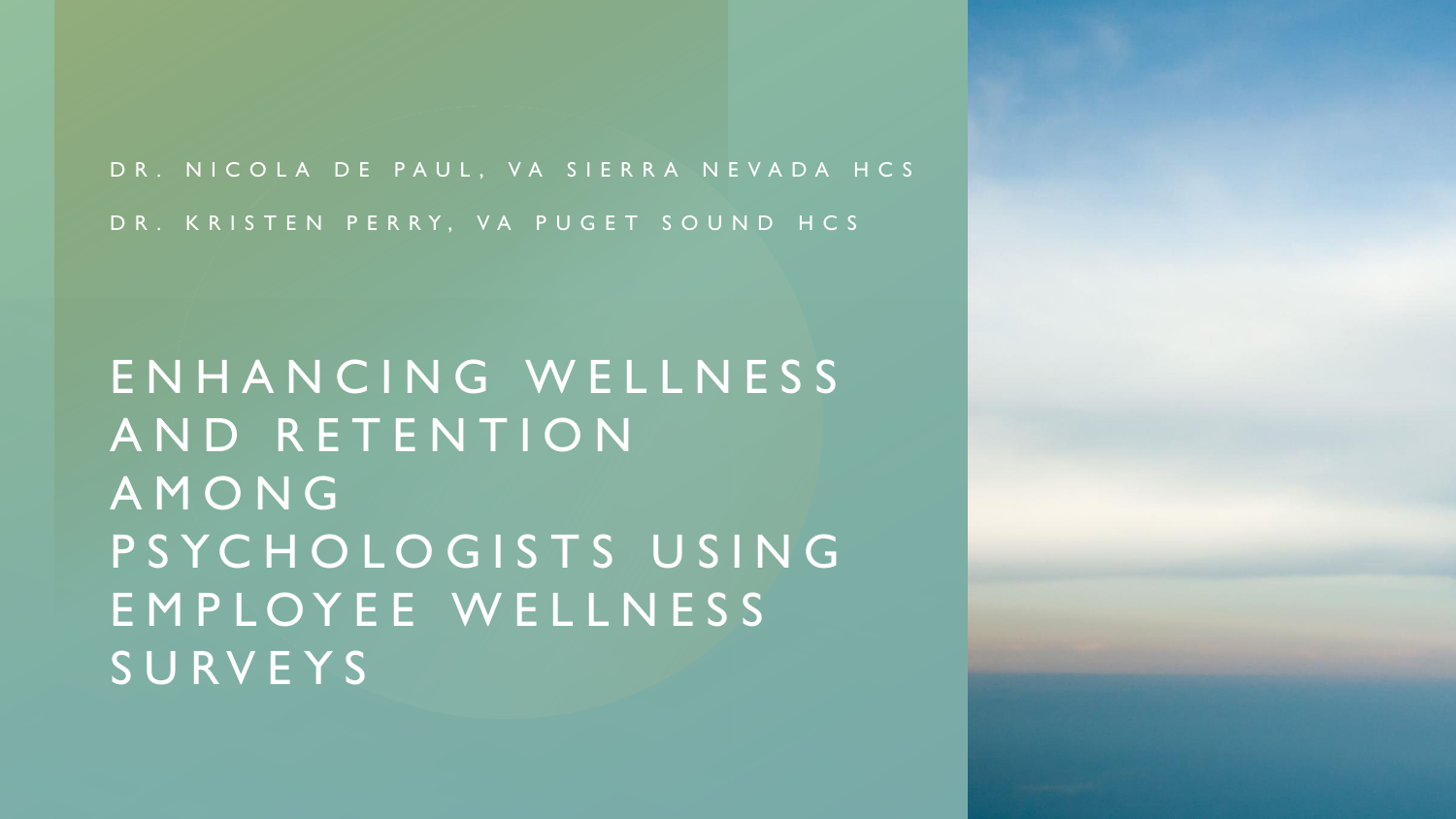# **L E A R N I N G O B J E C T I V E S**

- 1. Understand the current context and the need for organizational and supervisory actions that enhance clinical employees' perception of support.
- 2. Understand why a local employee wellness survey is an important tool for VHA psychologists and VHA leaders.
- 3. Understand how to translate employee feedback into actionable next steps.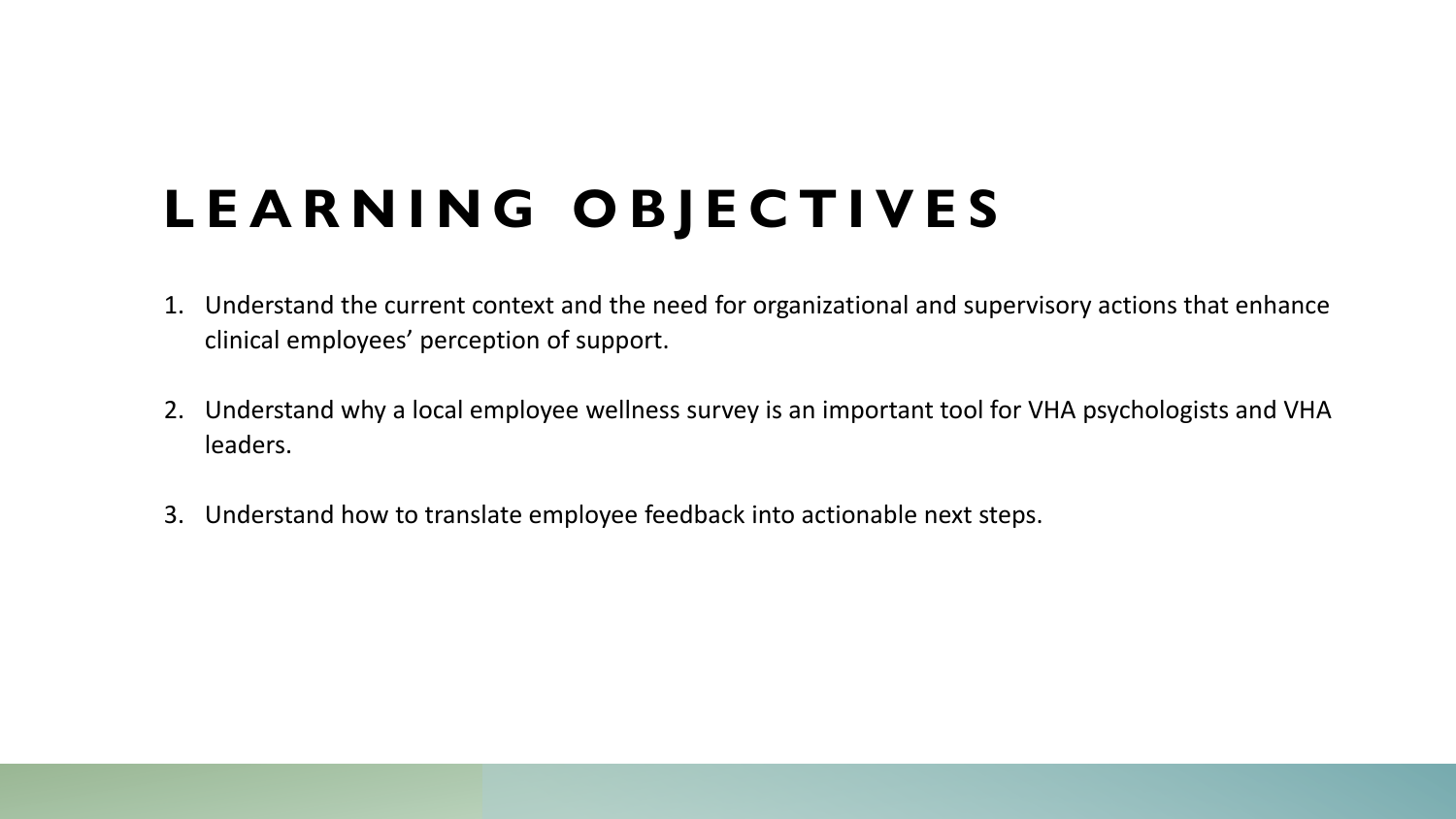### WHY WELLNESS & RETENTION?

• Healthcare Provider Burnout and Turnover:

- Are at crisis levels.
- Are systemic challenges that respond to leadership interventions.
- Are *not* inevitable outcomes of the current global situation.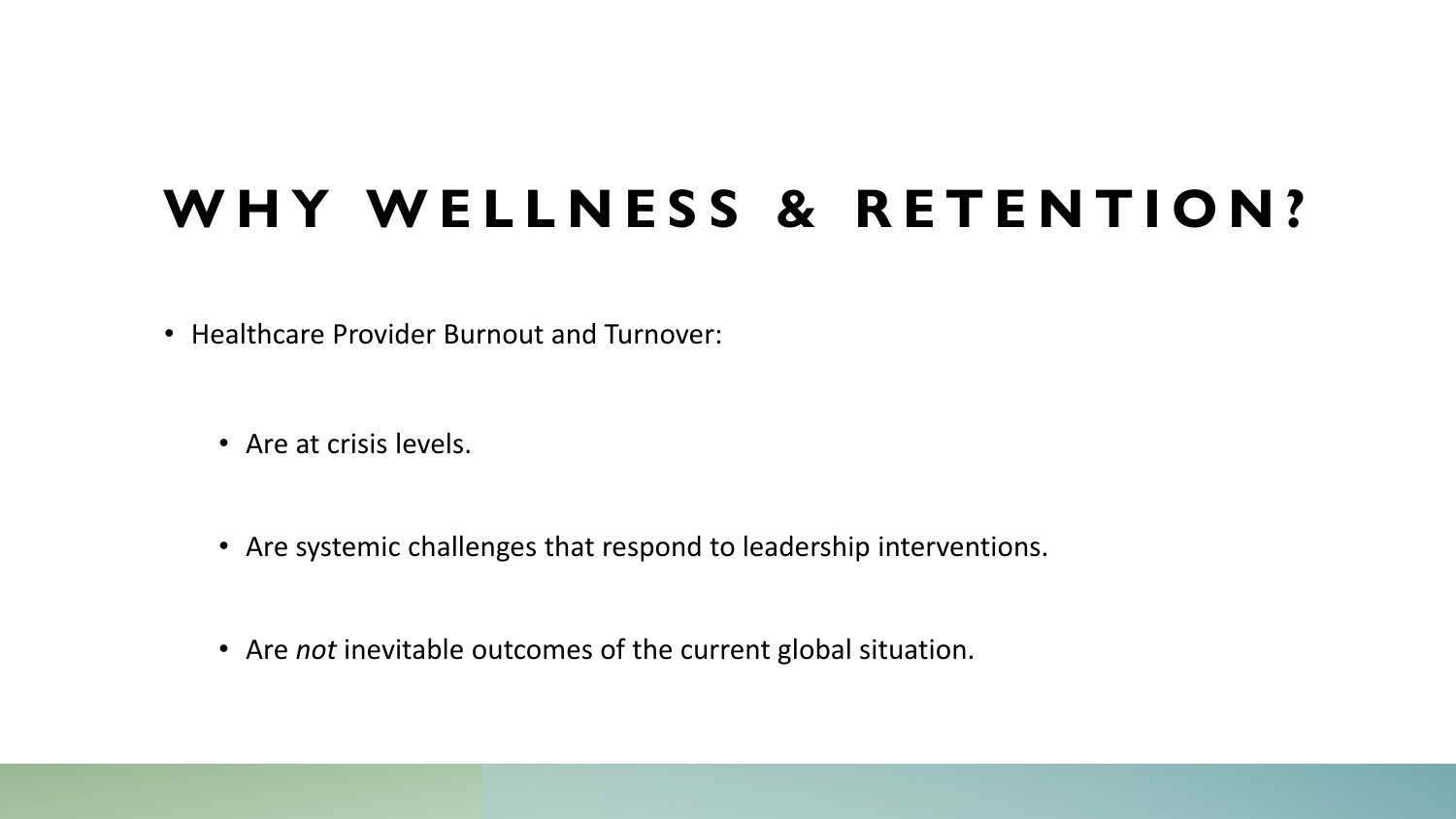## **W H Y V H A P S YC H O LO G I S T S ?**

- VHA Psychologists:
	- Understand human needs for certainty, safety, and organizational support.
	- Have expertise in shaping human centered policies.
	- Ask the right questions, identify critical themes, and take responsive actions.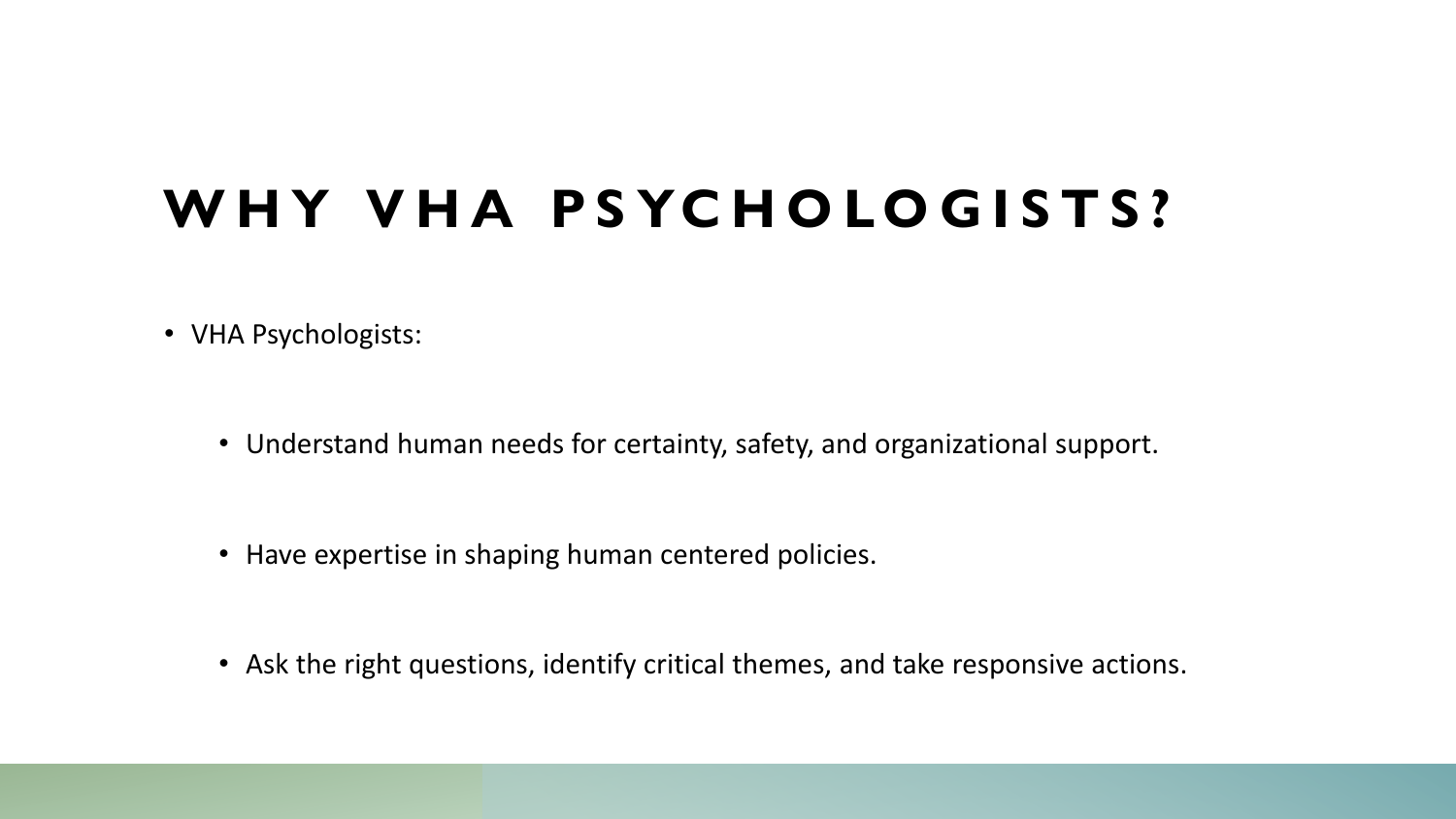## WHY LOCAL SURVEYS?

- AES plus local surveys provide:
	- Increased specificity, quality, and applicability of survey feedback.
	- Clear feedback loop between employees and local leadership.
	- Forum for employee priorities to influence local policy development and implementation.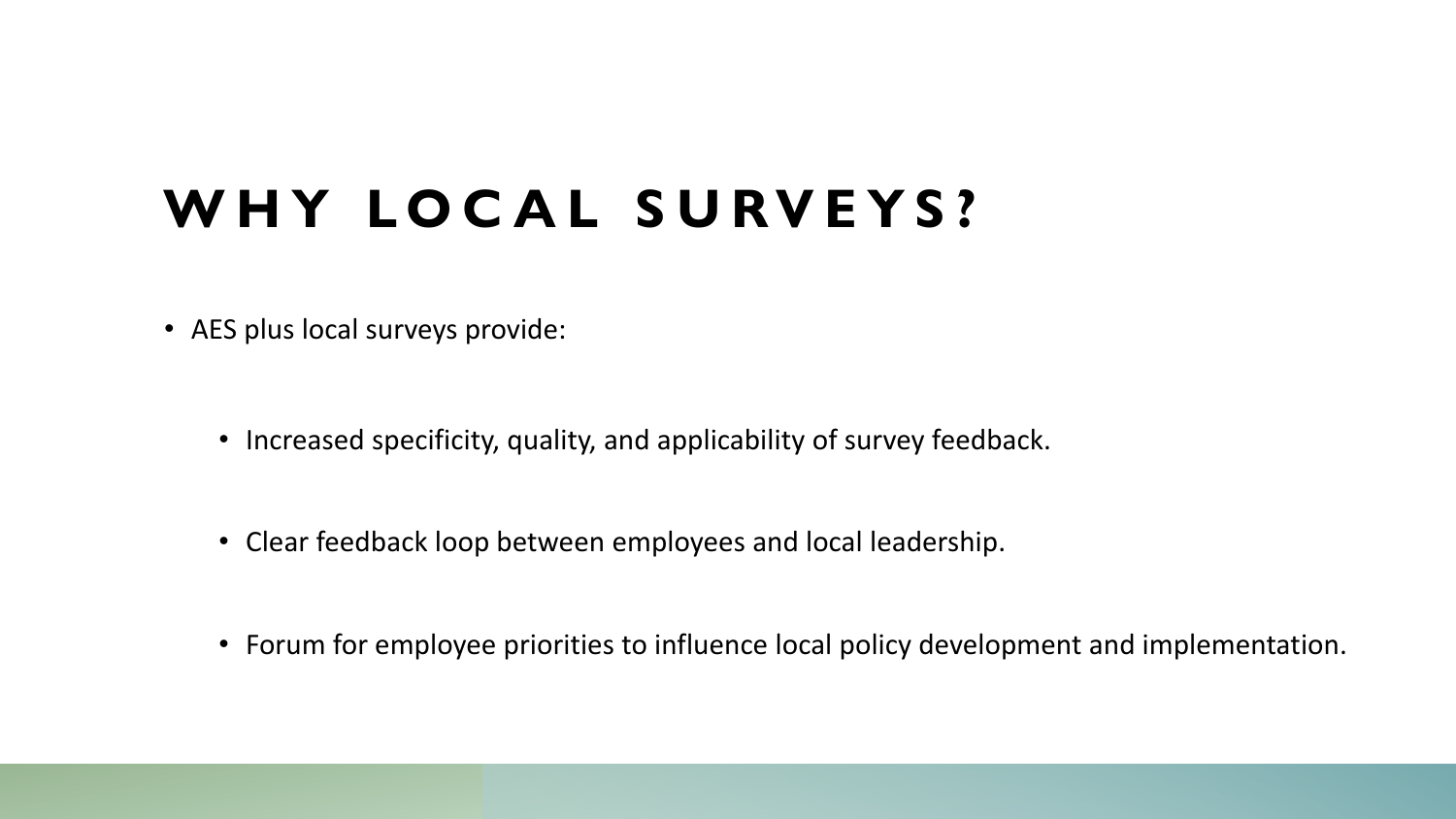### **C A S E E X A M P L E**

VA Puget Sound Health Care System (VAPSHCS), PCMHI section

- Employee Wellness Survey
	- Assessed PCMHI employees' perception of:
		- Quantitative Psychological safety, burnout, organizational support, team environment, intent to leave
		- Qualitative Concerns, strengths, priorities
	- Administered annually 2015 2019, 2022.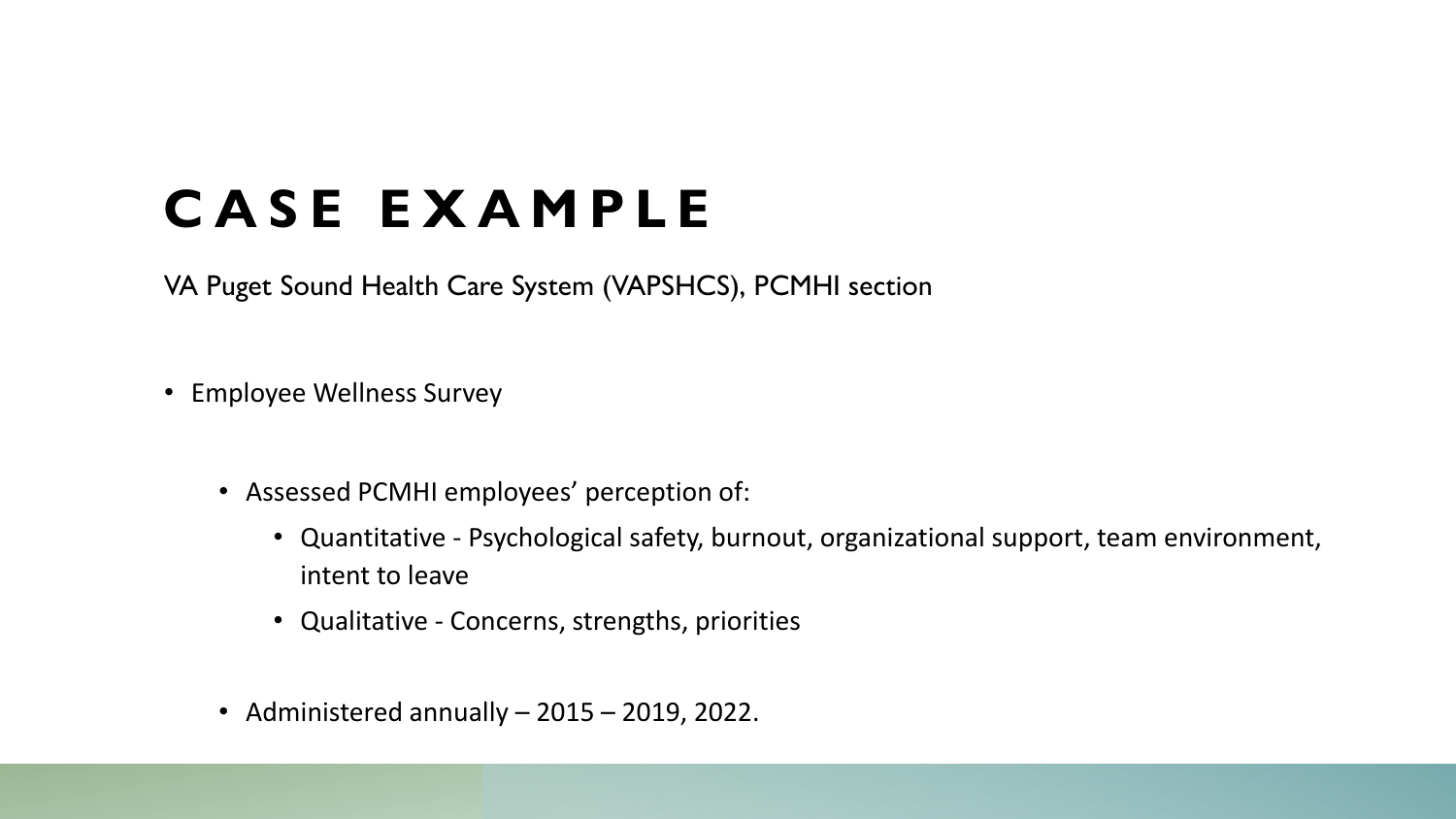## **C A S E E X A M P L E**

- Survey results informed section-wide policy changes:
	- **Flexible and alternative TODs →** more than 70% PCMHI staff on nontraditional tours
	- **Enhanced communication between service lines** → section-wide service line agreement
	- **Increased focus on safety of employees at rural CBOCs**  $\rightarrow$  security on site, doors installed between waiting room and clinical area
	- **Increased staffing →** current staffing levels are now consistent with national recommendations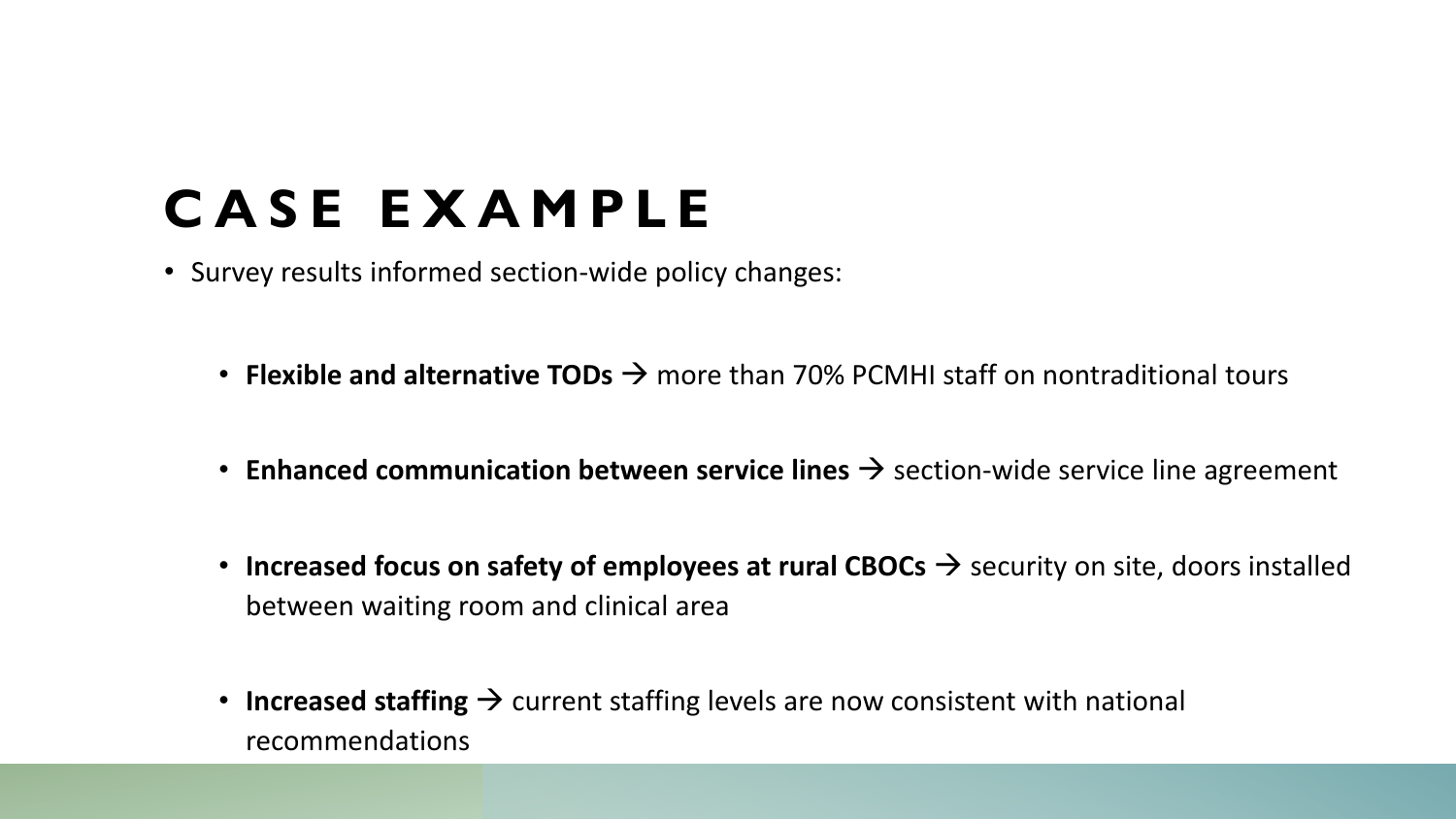#### **S T E P B Y S T E P H O W- TO**

**Step 1:** If frontline staff, seek leadership support and approval

**Step 2:** Design a mixed methods survey to answer your key questions

**Step 3: Obtain union approval** 

**Step 4:** Obtain facility authorization from IRB and/or Research Development Committee to administer the survey as a quality improvement project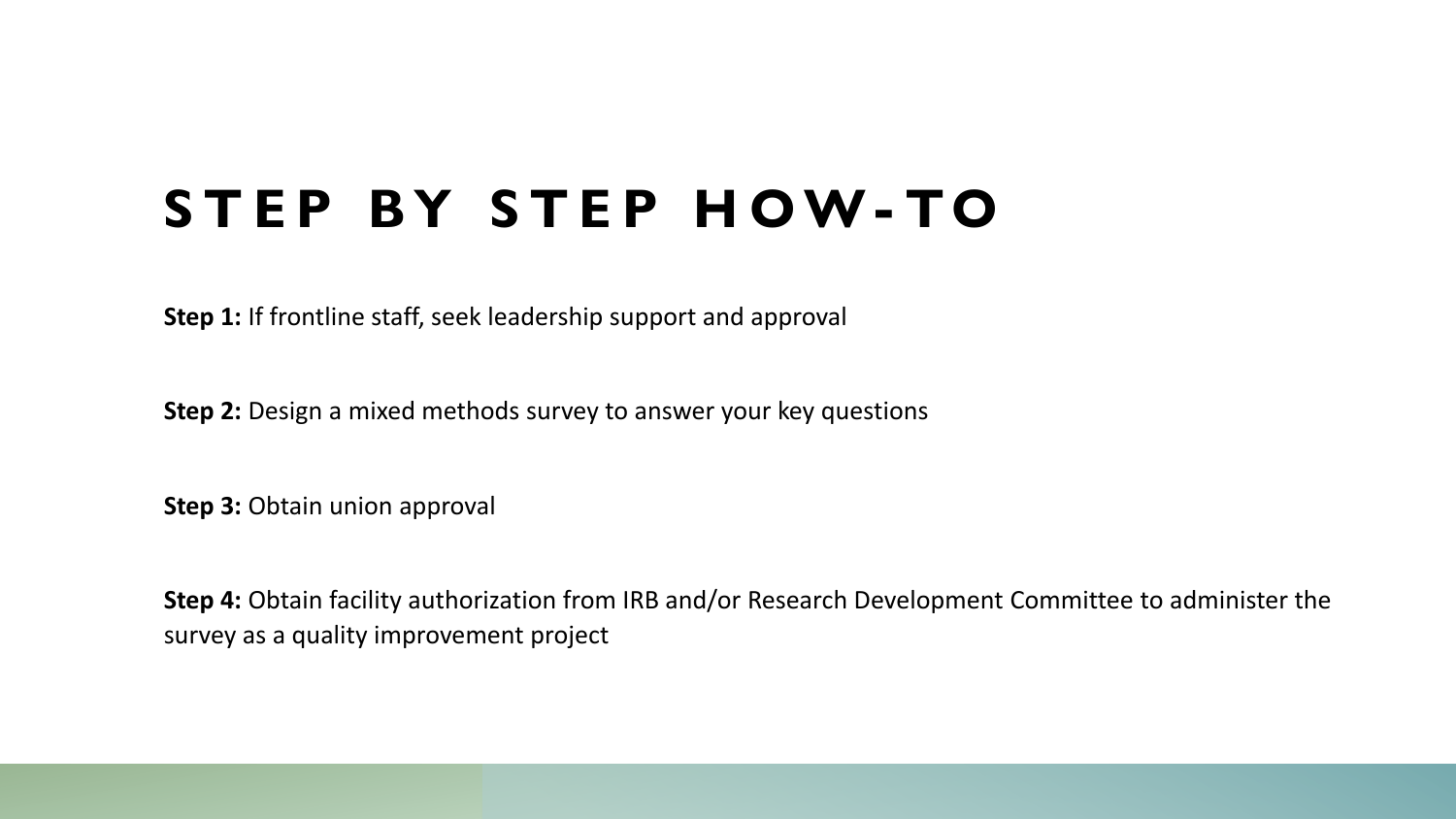### **S T E P B Y S T E P H O W- TO**

**Step 5:** Administer the survey in a way to maximize engagement (e.g., dedicate time during a meeting, make it easy and anonymous, limit or eliminate any questions required for completion)

**Step 6:** Analyze data and qualitative themes at the department *and team* level (if possible)

**Step 7:** Consider what leadership has the power to influence and develop action items

**Step 8:** Share the survey results and planned actions with the department and/or team

**Step 9:** Use a PDSA cycle to implement and assess the effectiveness and acceptability of your response to employee concerns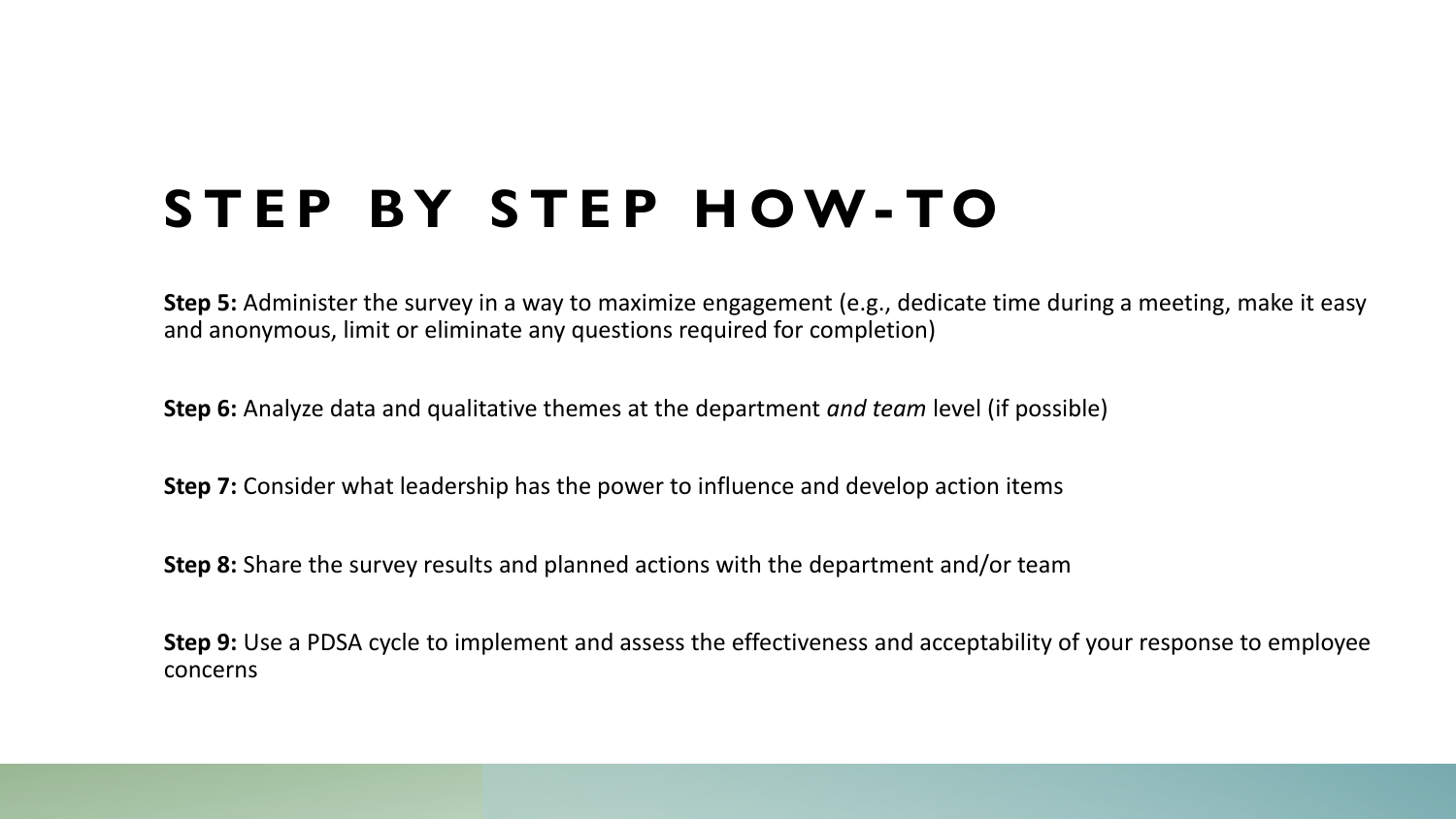### **R E S O U RC E S**

Buckingham, M. & Goodall, A. (2019). *Nine lies about work: a freethinking leader's quide to the real world.* Harvard Business Review Press.

*De Paul, N. (Host). (2022-present). Menders: Love & Leadership in Health Systems [Audio podcast]. Retrieved from <https://www.buzzsprout.com/1971466>*

- Edmondson, A. (1999). Psychological Safety and Learning Behavior in Work Teams. *Administrative Science Quarterly,* 44:2, 350-383.
- Eisenberger, R., Huntington, R., Hutchison, S., & Sowa, D. (1986). Perceived Organizational Support. *Journal of Applied Psychology,* 71:3, 500 507.
- Garcia, H., McGeary, C., McGeary D., & Finley, E. (2014). Burnout in Veterans Health Administration Mental Health Providers in Posttraumatic Stress Clinics. *Psychological Services,* 11:1, 50-59, DOI: 10.1037/a0035643
- Kristensen, T., Borritz, M., Villadsen, E., & Christensen, K. (2007). The Copenhagen Burnout Inventory: A new tool for the assessment of burnout. *Work & Stress,* 19:3, 192-207, DOI: [10.1080/02678370500297720](https://doi.org/10.1080/02678370500297720)
- Reitz KM, Terhorst L, Smith CN, Campwala IK, Owoc MS, Downs-Canner SM, et al. (2021) Healthcare providers' perceived support from their organization is associated with lower burnout and anxiety amid the COVID-19 pandemic. PLoS ONE 16(11): e0259858. https://doi.org/10.1371/journal.pone.0259858